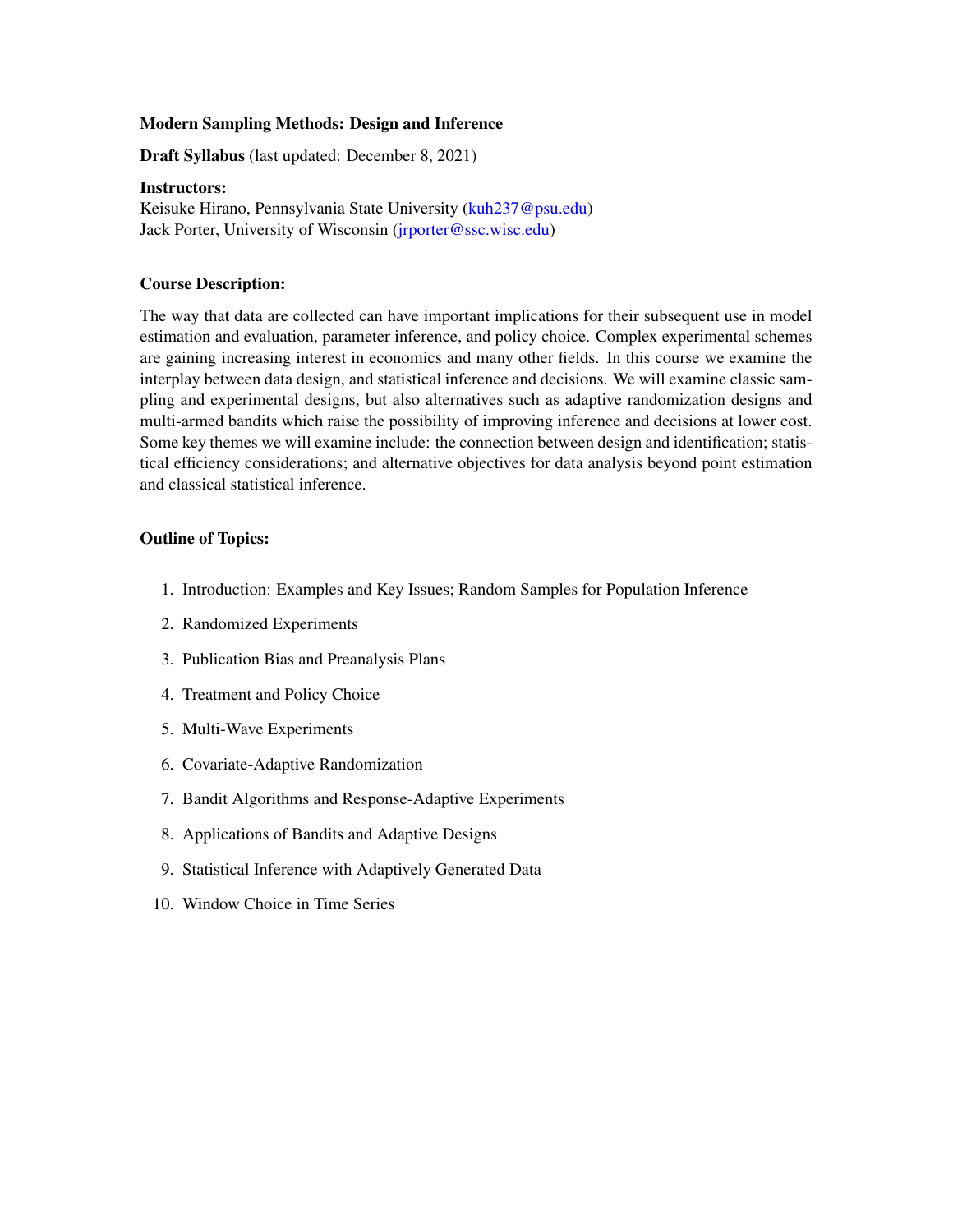#### Topics and Readings:

Especially useful readings, recommended to read before the lecture, are marked with a "\*". Additional references and readings will be added as this syllabus is revised.

- 1. Examples and Background
- 2. Randomized Experiments
	- Athey, S., and Imbens, G. W., (2017), "The Econometrics of Randomized Experiments," in *Handbook of Economic Field Experiments*, Volume 1, Elsevier.
	- \* Imbens, G. W., and Rubin, Donald B., (2015), *Causal Inference for Statistics, Social, and Biomedical Sciences: An Introduction*, Cambridge University Press. (Ch. 4-6.)
	- Rosenberger, W. F., and Lachin, J. M., (2016), *Randomization in Clinical Trials*, 2nd ed., Wiley. (Ch. 2,3,6,7.)
	- Rubin, D. B., (2008), "For Objective Causal Inference, Design Trumps Analysis," *The Annals of Applied Statistics* 2(3), 808-840.
	- \* Holland, P. W., (1986), "Statistics and Causal Inference" (with comments and rejoinder), *Journal of the American Statistical Association* 81: 945-970.
- 3. Publication Bias and Preanalysis Plans
	- Andrews, I., and Kasy, M., (2019), "Identification of and Correction for Publication Bias," *American Economic Review* 109(8), 2766-2794.
	- Camerer, C., et al, (2016), "Evaluating Replicability of Laboratory Experiments in Economics," *Science* 351(6280): 1433-1436.
	- Christensen, G., and Miguel, E., (2018) "Transparency, Reproducibility, and the Credibility of Economics Research," *Journal of Economic Literature* 56(3): 920-980.
	- \* Duflo, E., Banerjee, A., Finkelstein, A., Katz, L. F., Olken, B. A., and Sautmann, A., (2020), "In Praise of Moderation: Suggestions for the Scope and Use of Pre-Analysis Plans for RCTs," NBER Working Paper No. 26993.
	- Ioannidis, J. P. A., (2009), "Why Most Discovered True Associations are Inflated," *Epidemiology* 19(5): 640-648.
	- Ludwig, J., and Mullainathan, S., and Spiess, J., (2019), "Augmenting Pre-Analysis Plans with Machine Learning," *AEA Papers and Proceedings* 109: 71-76.
	- McCrary, J., Christensen, G., and Fanelli, D., (2016), "Conservative Tests under Satisficing Models of Publication Bias," *PLoS ONE* 11(2): e0149590.
	- Spiess, J., (2018), "Optimal Estimation when Researcher and Social Preferences are Misaligned," working paper. <https://gsb-faculty.stanford.edu/jann-spiess/files/2021/01/alignedestimation.pdf>
	- Tetenov, A., (2016), "An Economic Theory of Statistical Testing," working paper. [https://tetenov.com/Tetenov](https://tetenov.com/Tetenov_hypothesis_testing.pdf)\_hypothesis\_testing.pdf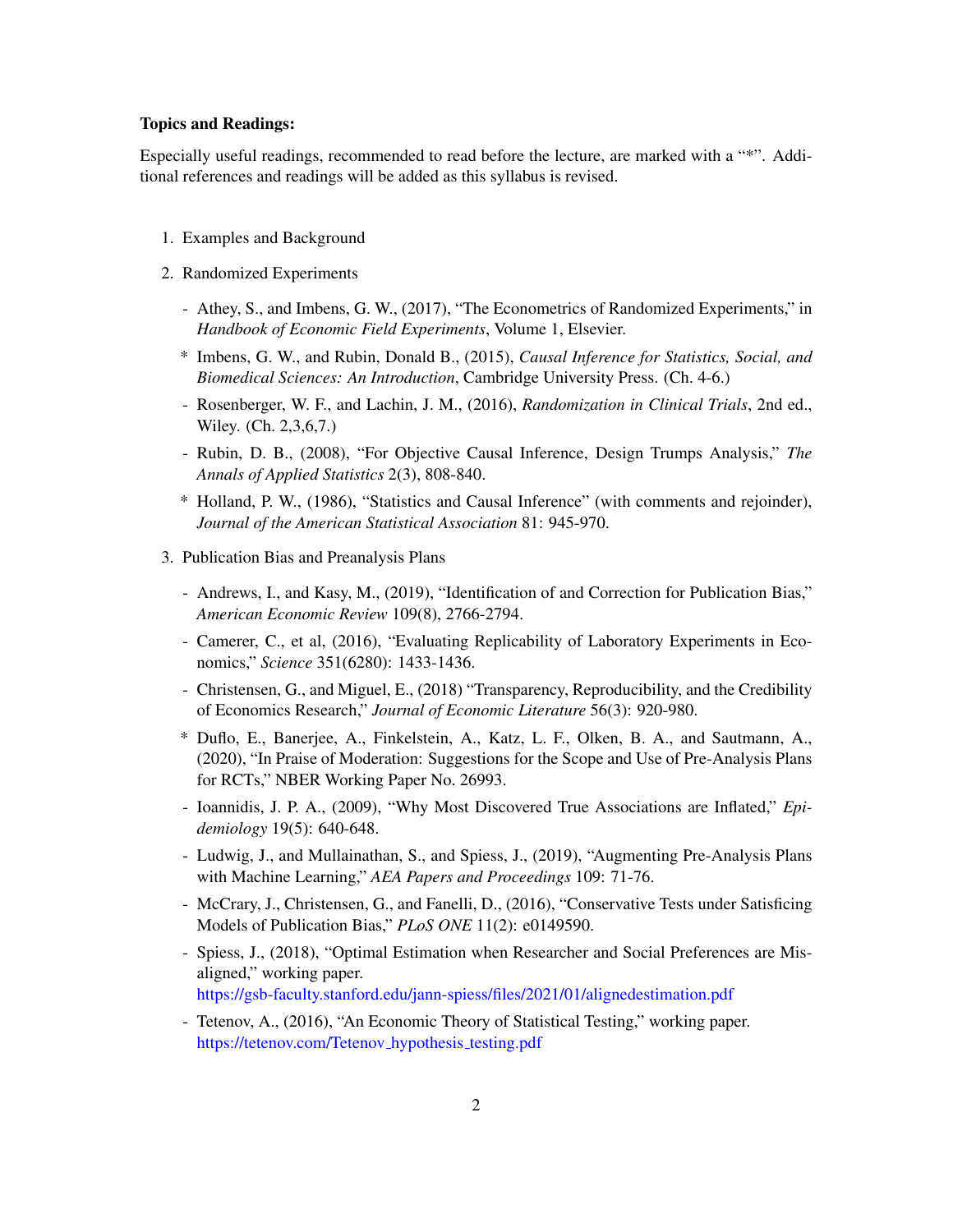- 4. Treatment and Policy Choice
	- Athey, S., and Wager, S., (2021), "Policy Learning with Observational Data," *Econometrica* 89(1): 133-161.
	- Chamberlain, G., (2011), "Bayesian Aspects of Treatment Choice," in *The Oxford Handbook of Bayesian Econometrics*, ed. by J. Geweke, G. Koop, and H. van Dijk, Oxford University Press.
	- Dehejia, R., (2005), "Program Evaluation as a Decision Problem," *Journal of Econometrics* 125, 141-173.
	- Hirano, K., and Porter, J. R., (2009), "Asymptotics for Statistical Treatment Rules," *Econometrica* 77, 1683-1701.
	- Hirano, K., and Porter, J., (2020), "Asymptotic Analysis of Statistical Decision Rules in Econometrics," in *Handbook of Econometrics* vol 7A, eds. S. N. Durlauf, L. P. Hansen, J. J. Heckman, and R. Matzkin, Elsevier.
	- \* Kitagawa, T., and Tetenov, A., (2018), "Who Should Be Treated? Empirical Welfare Maximization Methods for Treatment Choice," *Econometrica* 86, 591-616..
	- \* Manski, C. F., (2004), "Statistical Treatment Rules for Heterogeneous Populations," *Econometrica* 72, 1221-1246.
	- Stoye, J., (2009), "Minimax Regret Treatment Choice with Finite Samples," *Journal of Econometrics* 151, 70-81.
- 5. Multi-Wave Experiments
	- \* Hahn, J., Hirano, K., and Karlan, D., (2011), "Adaptive Experimental Design Using the Propensity Score," *Journal of Business and Economic Statistics* 29(1): 96-108.
	- Jennison, C., and Turnbull, B. W., (2000), *Group Sequential Methods with Applications to Clinical Trials*, CRC Press.
	- Tabord-Meehan, M., (2021), "Stratification Trees for Adaptive Randomization in Randomized Controlled Trials," working paper.
- 6. Covariate-Adaptive Randomization
	- \* Bugni, F. A., Canay, I. A., and Shaikh, A. M., (2018): "Inference under Covariate Adaptive Randomization," *Journal of the American Statistical Association* 113 (524), 1784-1796.
	- Bugni, F.A., Canay, I. A., Shaikh, A. M., (2019): "Inference under Covariate Adaptive Randomization with Multiple Treatments," *Quantitative Economics* 10(4) 1747-1785.
- 7-8. Response-Adaptive Experiments and Multi-Armed Bandits
	- Caria, A. S., Gordon, G., Kasy, M., Quinn, S., Shami, S., and Teytelboym, A., (2021), "An Adaptive Targeted Field Experiment: Job Search Assistance for Refugees in Jordan," working paper. <https://maxkasy.github.io/home/files/papers/RefugeesWork.pdf>
	- Food and Drug Administration, 2019, "Adaptive Designs for Clinical Trials of Drugs and Biologics: Guidance for Industry." <https://www.fda.gov/media/78495/download>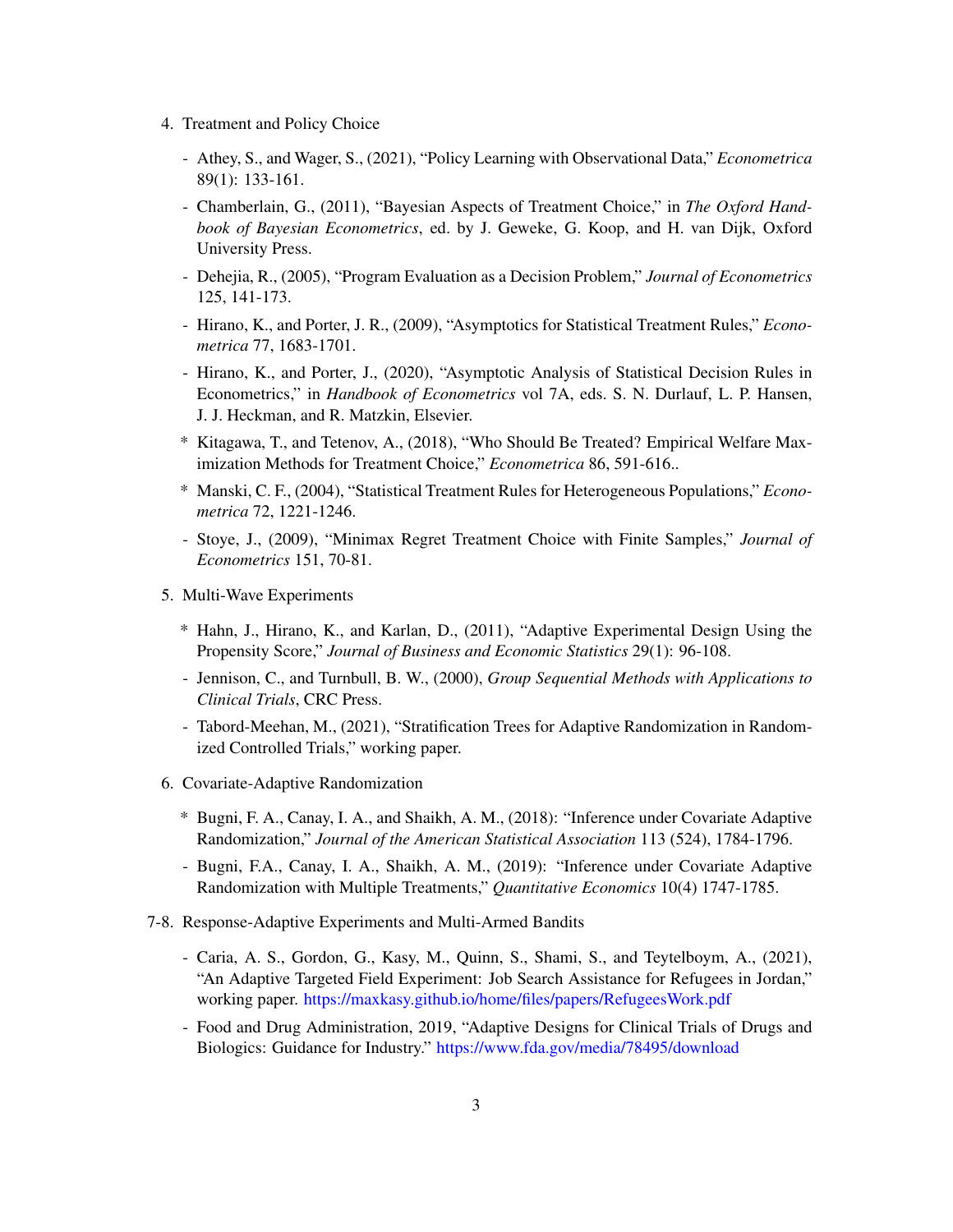- Flournoy, N., and Rosenberger, W. F., 1995, "Adaptive Designs," IMS Lecture Notes Monograph Series, volume 25.
- Hu, F., and Rosenberger, W. F., (2006), *The Theory of Response-Adaptive Randomization in Clinical Trials*, Wiley.
- \* Lattimore, T., and Szepesvári, C., (2020), *Bandit Algorithms*, Cambridge University Press. (especially Ch. 4, 6, 7.) <https://tor-lattimore.com/downloads/book/book.pdf>
- Perchet, V., Rigollet, P., Chassang, S., and Snowberg, E., (2016), "Batched Bandit Problems," *The Annals of Statistics* 44(2): 660-681.
- 9. Statistical Inference with Data from Bandits
	- Dimakopoulou, M., Zhou, Z., Athey, S., and Imbens, G., "Estimation Considerations in Contextual Bandits," working paper. <https://arxiv.org/abs/1711.07077>
	- Hadad, V., Hirshberg, D. A., Zhan, R., Wager, S., and Athey, S., (2021), "Confidence Intervals for Policy Evaluation in Adaptive Experiments," *Proceedings of the National Academy of Sciences* vol. 118 no. 15. <https://doi.org/10.1073/pnas.2014602118>
	- Zhang, K. W., Janson, L., and Murphy, S. A., (2020), "Inference for Batched Bandits," working paper. <https://arxiv.org/abs/2002.03217>
- 10. Window Choice in Time Series (if time permits)
	- Andrews, D. W. K., (1993), "Tests for Parameter Instability and Structural Change with Unknown Change Point," *Econometrica* 61(4): 821-856.
	- Bai, J., and Perron, P., (1998), "Estimating and Testing Linear Models with Multiple Structural Changes," *Econometrica* 66(1): 47-78.
	- \* Hirano, K., and Wright, J., (2022), "Analyzing Cross-Validation for Forecasting with Structural Instability," *Journal of Econometrics* 226(1): 139-154.
	- Inoue, A., Jin, L, and Rossi, B., (2017), "Rolling Window Selection for Out-of-sample Forecasting with Time-Varying Parameters," *Journal of Econometrics* 196(1), 55-67.
	- Koo, B., and Seo, M. H., (2015), "Structural-break Models under Mis-specification: Implications for Forecasting," *Journal of Econometrics* 188(1): 166-181.
	- Pesaran, M. H., Pick, A., and Pranovich, M., (2013), "Optimal Forecasts in the Presence of Structural Breaks," *Journal of Econometrics* 177(2): 134-152.
	- Pesaran, M. H., and Timmermann, A., (2007), "Selection of Estimation Window in the Presence of Breaks," *Journal of Econometrics* 137(1): 134-161.
- T. Additional Technical Background
	- Berger, J. O., (1985), *Statistical Decision Theory and Bayesian Analysis*, 2nd ed., Springer.
	- Ferguson, T. S., (1967), *Mathematical Statistics: A Decision Theoretic Approach*, Academic Press.
	- Gelman, A., Carlin, J. B., Stern, H. S., Dunson, D. B., Vehtari, A., and Rubin, D. B., (2013), *Bayesian Data Analysis*, 3rd ed., CRC Press.